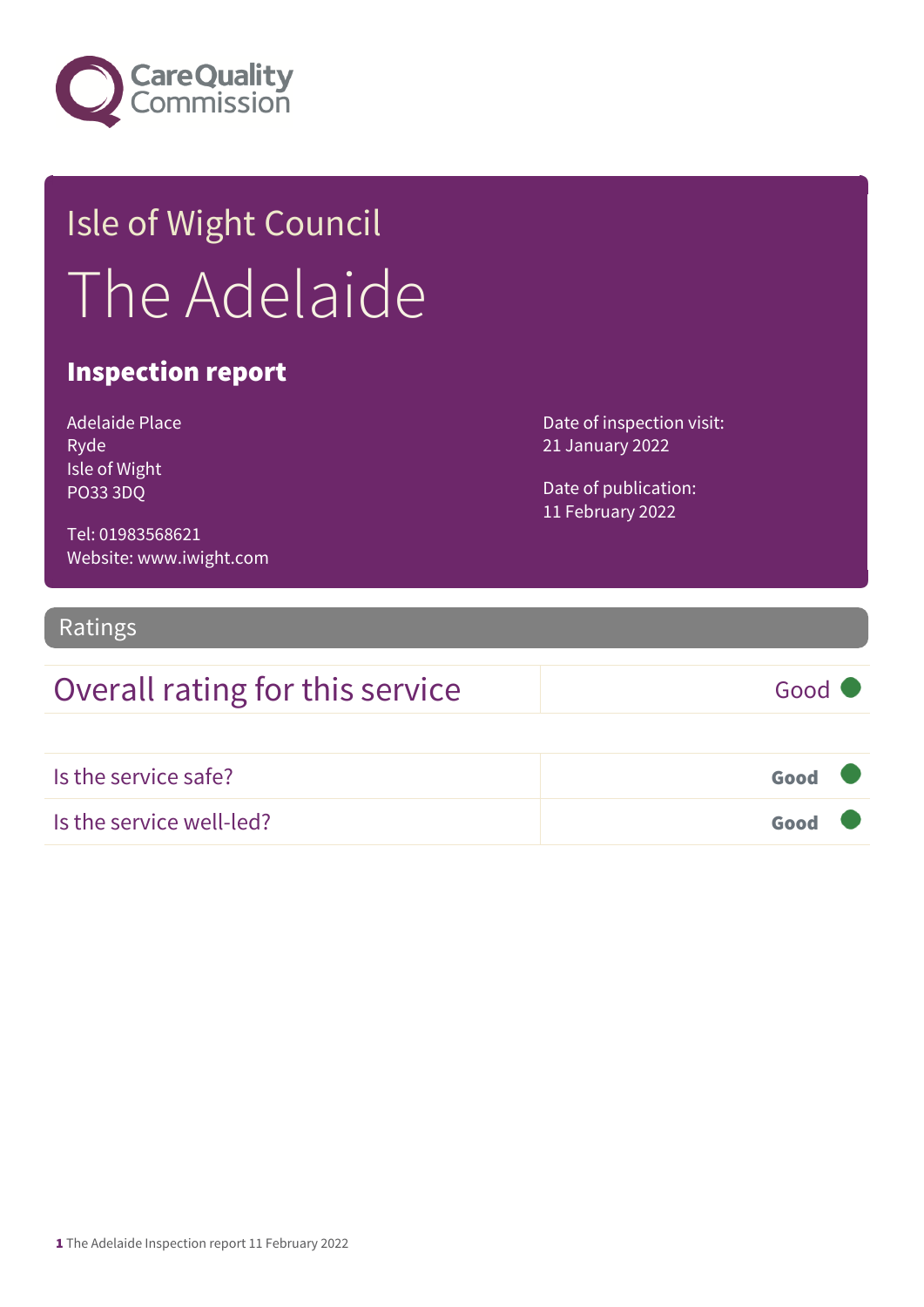## Summary of findings

#### Overall summary

#### About the service

The Adelaide is a residential care home providing personal care for people over the age of 18 years with a physical disability or dementia. The service can support up to 24 people and predominately provides a reablement service following discharge from hospital. The Adelaide provides all single bedrooms, some with ensuite facilities, suitable communal areas and access to outdoor spaces. At the time of the inspection there were 17 people at the home.

#### People's experience of using this service and what we found

People all gave us positive feedback about The Adelaide and told us that staff were kind and caring. Privacy and dignity were promoted and independence was actively supported.

Individual risks were assessed and managed appropriately. People had access to any necessary equipment where needed, which helped ensure people were safe from harm.

There were appropriate policies and systems in place to protect people from the risk of abuse and the management team and staff understood the actions they should take to keep people safe.

People were supported to take their medicines safely and as prescribed. They were able to access health and social care professionals if needed. Infection prevention and control measures were in place and followed government guidance.

Appropriate recruitment procedures helped ensure only suitable staff were employed. There were enough staff to support people's needs. Staff had received training and support to enable them to carry out their role safely.

The management team carried out regular checks on the quality and safety of the service and understood their regulatory responsibilities. People and external professionals said the management team were approachable and supportive. Staff were also positive about the management team.

For more details, please see the full report which is on the CQC website at www.cqc.org.uk

#### Rating at last inspection

The last rating for this service was requires improvement (published 23 July 2019).

#### Why we inspected

We inspected this service as a review of the information we hold indicated improvements had been made. We were supporting the potential of increasing capacity in the local system.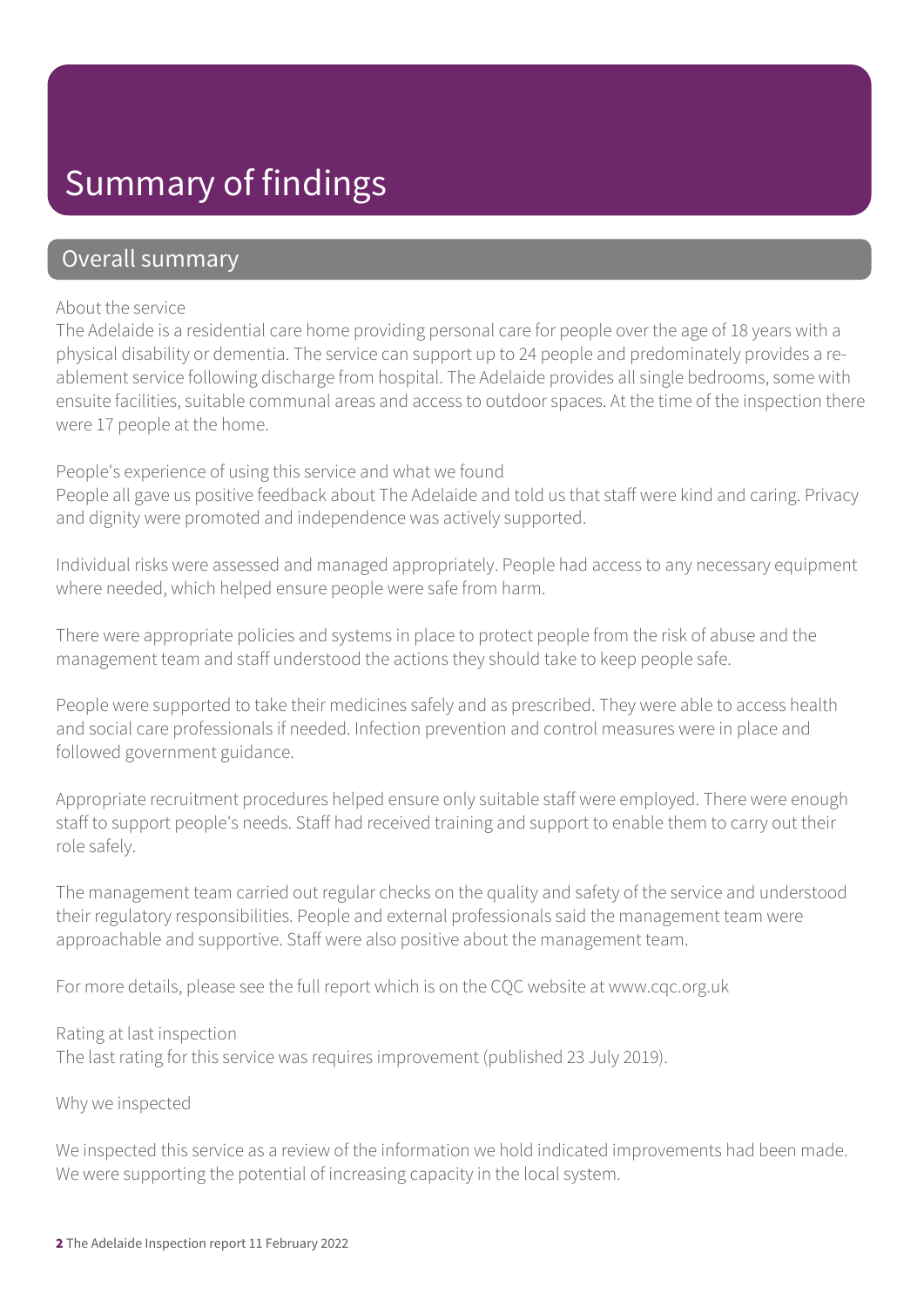We looked at infection prevention and control measures under the Safe key question. We look at this in all care home inspections even if no concerns or risks have been identified. This is to provide assurance that the service can respond to COVID-19 and other infection outbreaks effectively. This included checking the provider was meeting COVID-19 vaccination requirements.

For those key questions not inspected, we used the ratings awarded at the last inspection to calculate the overall rating. The overall rating for the service has changed from Requires Improvement to Good based on the findings of this inspection.

You can read the report from our last comprehensive inspection, by selecting the 'all reports' link for The Adelaide on our website at www.cqc.org.uk.

#### Follow up

We will continue to monitor information we receive about the service, which will help inform when we next inspect.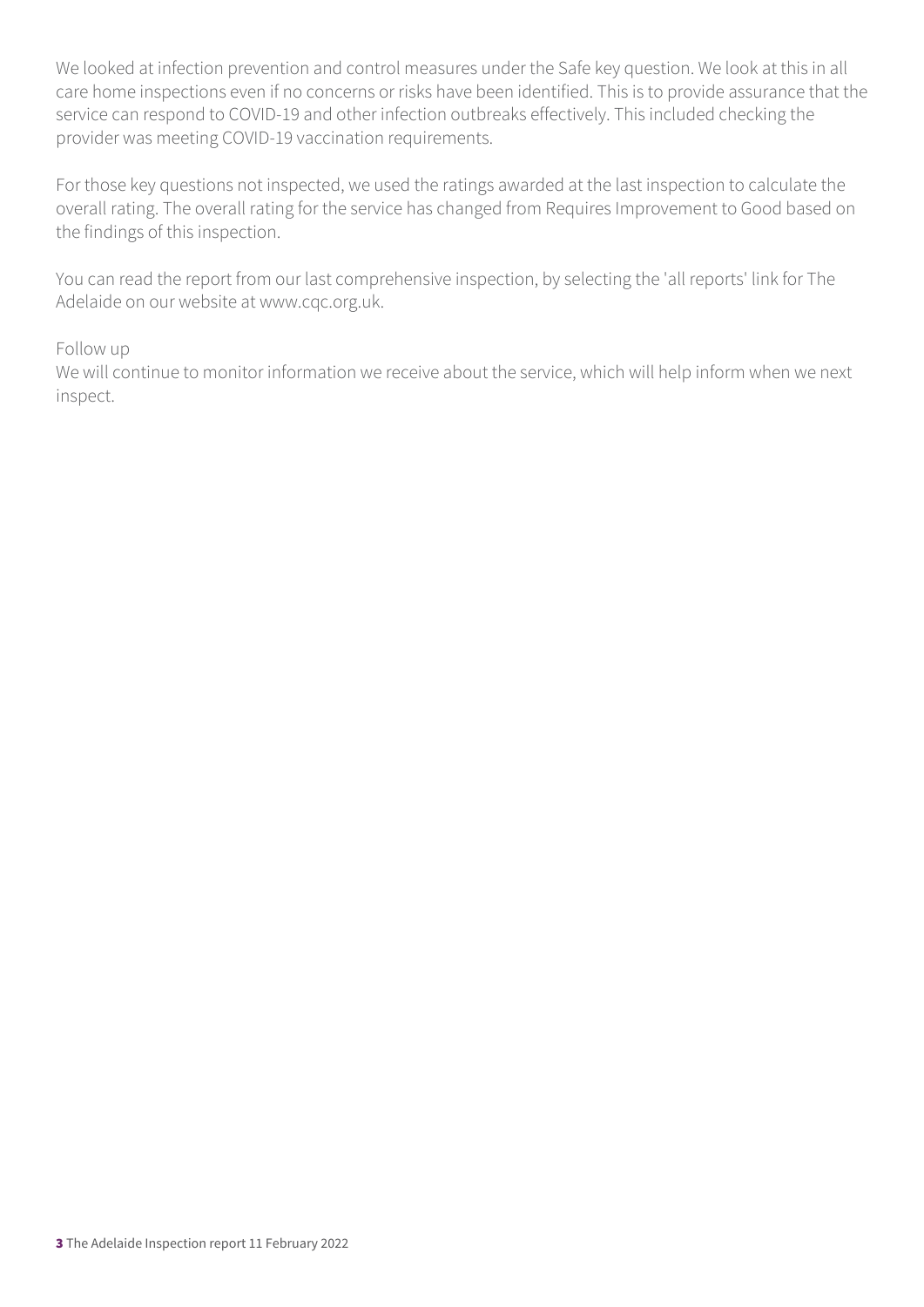### The five questions we ask about services and what we found

We always ask the following five questions of services.

| Is the service safe?                    | Good |
|-----------------------------------------|------|
| The service was safe.                   |      |
| Details are in our safe findings below. |      |
|                                         |      |
| Is the service well-led?                | Good |
| The service was well-led.               |      |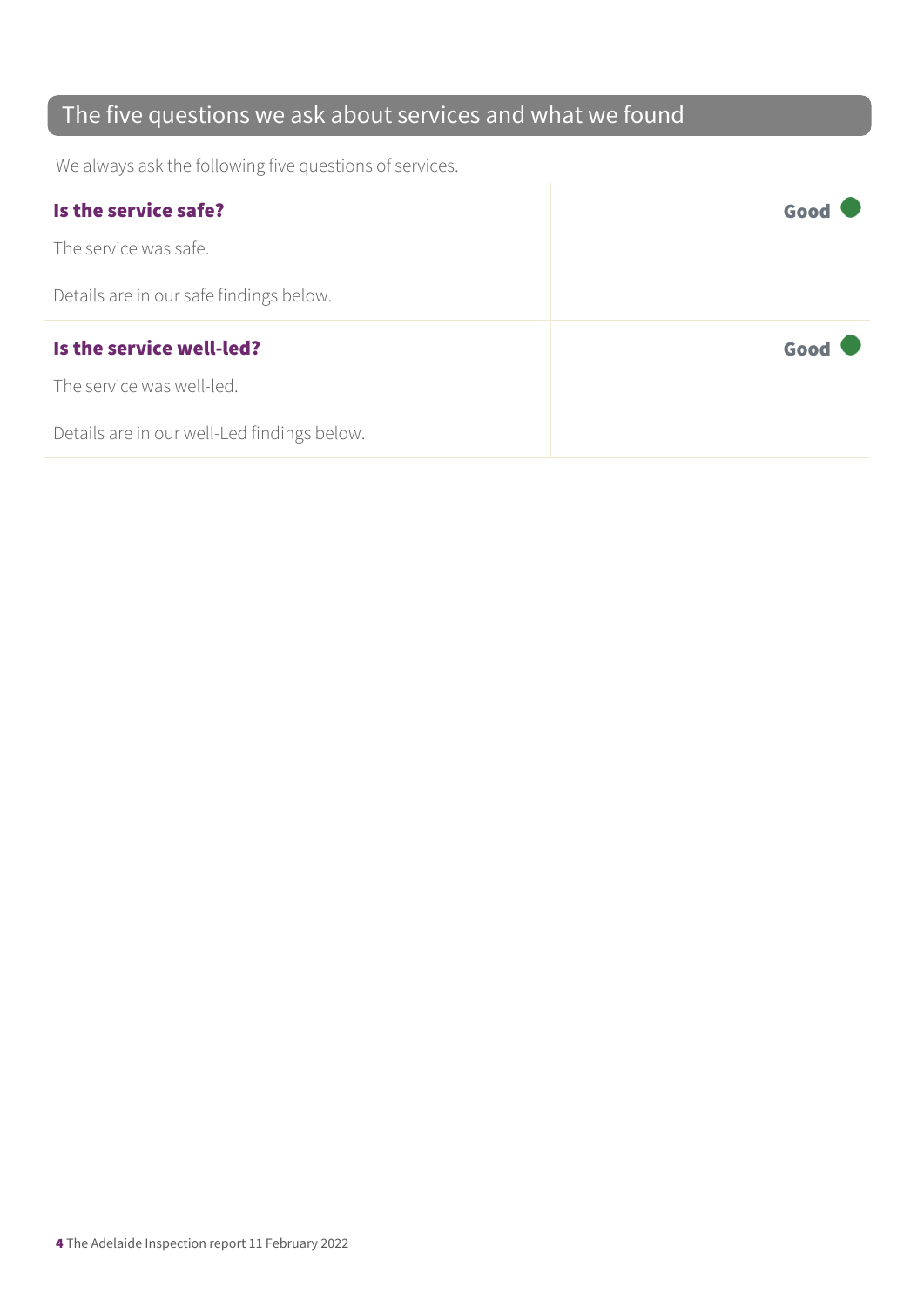

# The Adelaide

#### Detailed findings

## Background to this inspection

#### The inspection

We carried out this inspection under Section 60 of the Health and Social Care Act 2008 (the Act) as part of our regulatory functions. We checked whether the provider was meeting the legal requirements and regulations associated with the Act. We looked at the overall quality of the service and provided a rating for the service under the Health and Social Care Act 2008.

As part of this inspection we looked at the infection control and prevention measures in place. This included checking the provider was meeting COVID-19 vaccination requirements. This was conducted so we can understand the preparedness of the service in preventing or managing an infection outbreak, and to identify good practice we can share with other services.

#### Inspection team

The inspection was completed by one inspector and an Expert by Experience. An Expert by Experience is a person who has personal experience of using or caring for someone who uses this type of care service.

#### Service and service type

The Adelaide is a 'care home'. People in care homes receive accommodation and nursing or personal care as a single package under one contractual agreement. CQC regulates both the premises and the care provided, and both were looked at during this inspection.

The service had a manager registered with the Care Quality Commission. This means that they and the provider are legally responsible for how the service is run and for the quality and safety of the care provided.

#### Notice of inspection

We gave a short period of notice for the inspection because we needed to be sure that the registered manager would be available to support the inspection.

Inspection activity started on 21 January 2022 and ended on 28 January 2022. We visited the service on 21 January 2022.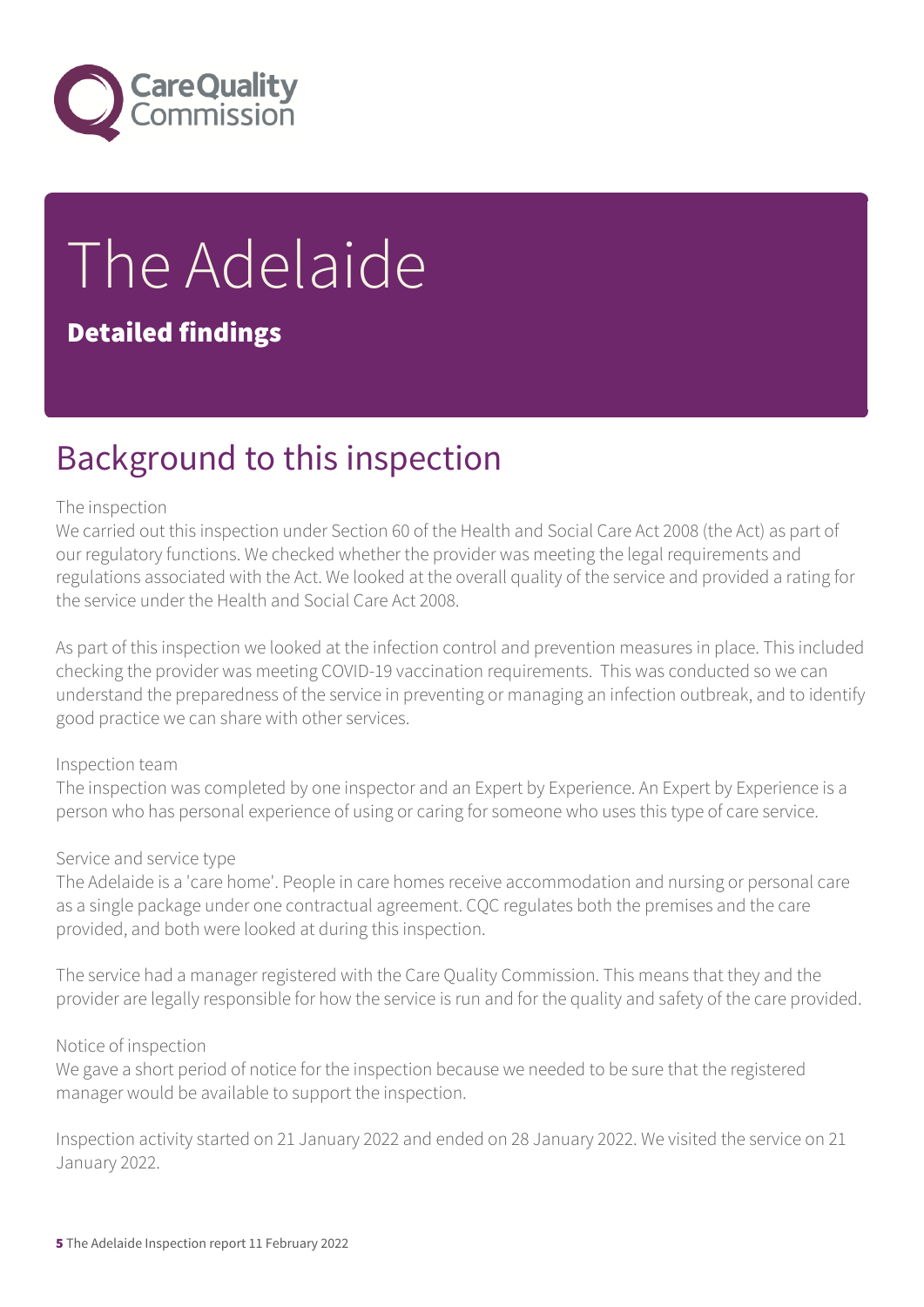#### What we did before the inspection

Before the inspection we reviewed the information, we had about the service, including previous inspection reports and notifications. Notifications are information about specific important events the service is legally required to send to us. We used the information the provider sent us in the provider information return. This is information providers are required to send us with key information about their service, what they do well, and improvements they plan to make. This information helps support our inspections. We used all of this information to plan our inspection.

#### During the inspection

We spoke with one relative and 12 people who were receiving, or who had recently received a service at The Adelaide about their experience of the care provided. We spoke with one housekeeper, six care staff and two assistant managers. We also spoke with the registered manager and group manager. We carried out observations of people's experiences throughout the inspection. We viewed the environment, looked at medicines management systems and records, recruitment records for three staff and assessed how the home was managing infection prevention and control. We looked at four people's care plans, individual risk assessments and daily records of care that had been provided for people.

#### After the inspection

We continued to seek clarification to validate evidence found. We reviewed additional information provided by the registered manager. This included a variety of records relating to the management of the service, including accident and incident records and policies and procedures, audits and information about staff training and support were reviewed.

We received information from three health and social care professionals. We spoke with the provider's nominated individual and clarified further information with the registered manager. The nominated individual is responsible for supervising the management of the service on behalf of the provider.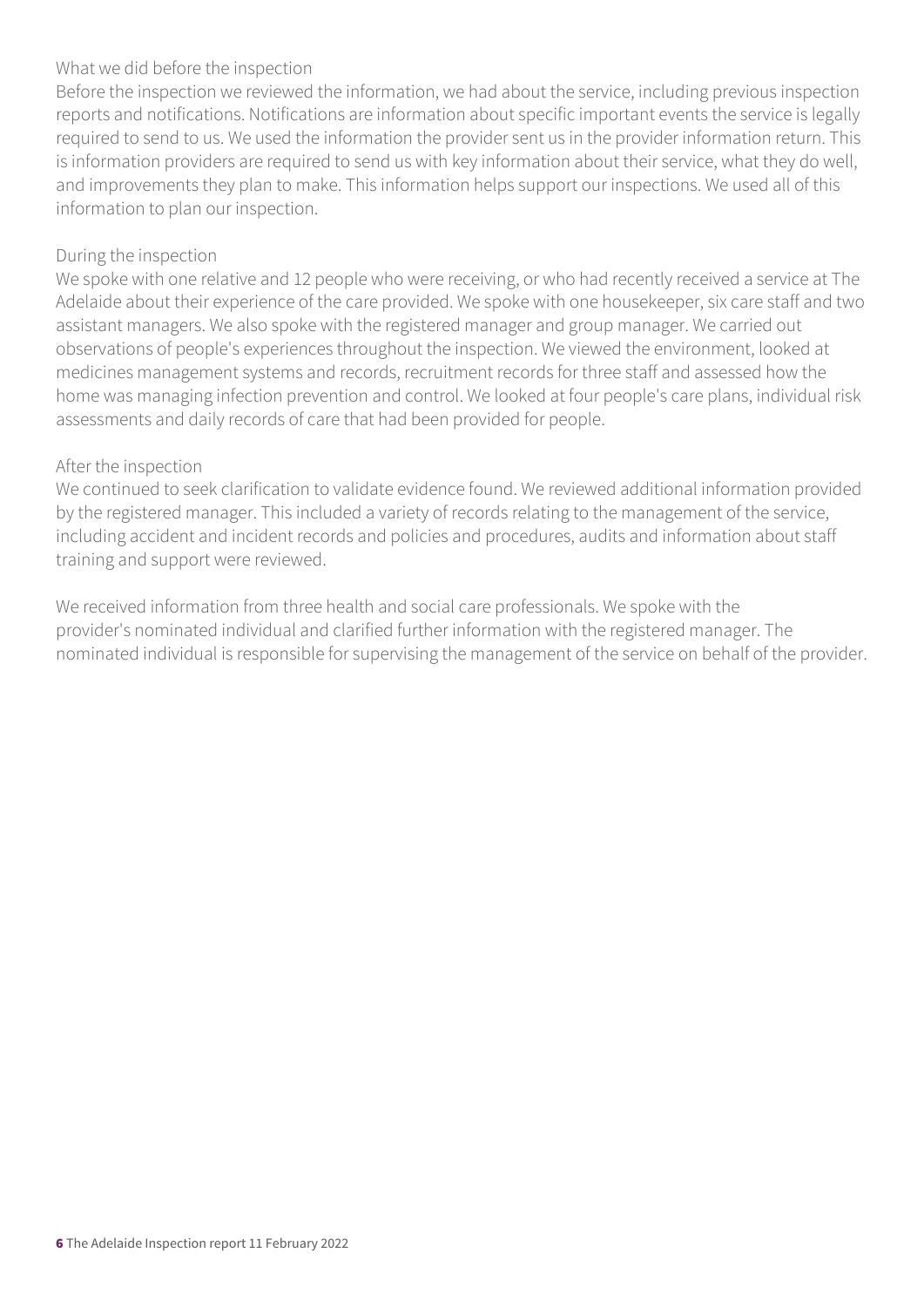## Is the service safe?

## Our findings

Safe – this means we looked for evidence that people were protected from abuse and avoidable harm.

At our last inspection we rated this key question Requires Improvement. At this inspection the rating has changed to Good.

This meant people were safe and protected from avoidable harm.

Systems and processes to safeguard people from the risk of abuse

- Appropriate systems were in place and followed, which protected people from the risk of abuse.
- People said they felt safe using the service. A person told us, "Couldn't be safer or happier." Another person said, "Everything else is fantastic, respect, dignity and a chance to choose." An external social care professional said, "I feel the staff at The Adelaide go above and beyond with keeping individuals safe and well."
- Staff had received safeguarding training and knew how to prevent, identify and report allegations of abuse. One staff member described the actions they would take if they witnessed or suspected abuse may have occurred. They told us, "I'd go to the deputy manager or [registered] manager. If they didn't take any action I'd go directly to safeguarding (local authority safeguarding team) or to you [CQC]."
- When safeguarding concerns had been identified staff had acted promptly to ensure the person's safety.
- There were robust processes in place for investigating any safeguarding incidents. The registered manager understood the actions they should take should they have a safeguarding concern. Where these had occurred, they had been reported appropriately to CQC and the local safeguarding team. Records showed that safeguarding concerns had been reported correctly and investigated appropriately by the service.

#### Assessing risk, safety monitoring and management

- Systems were in place to identify and manage foreseeable risks within the service, meaning people were effectively protected from the risk of harm.
- Risks had been assessed and recorded, along with action staff needed to take to mitigate the risk. For example, risk assessments were in place for people at risk of falling, medicines management, skin integrity, nutrition, dehydration and mobility. Daily records of care showed staff were following risk mitigation measures. For example, a dietician had recommended a person was provided with extra snacks and records showed this was occurring. Risks were managed in a way to ensure people were able to be as independent as possible.
- The registered manager confirmed equipment was monitored and maintained according to a schedule. In addition, water, gas, electricity and electrical appliances were checked and serviced regularly.
- Fire safety risks and risks posed by asbestos and from water systems, had been assessed by a specialist and where necessary action taken to ensure the environment was safe.
- Fire detection systems were checked weekly. Personal emergency evacuation plans had been completed for each person, detailing action needed to support people to evacuate the building in an emergency. Staff confirmed they had received fire awareness training and understood the actions they should take should a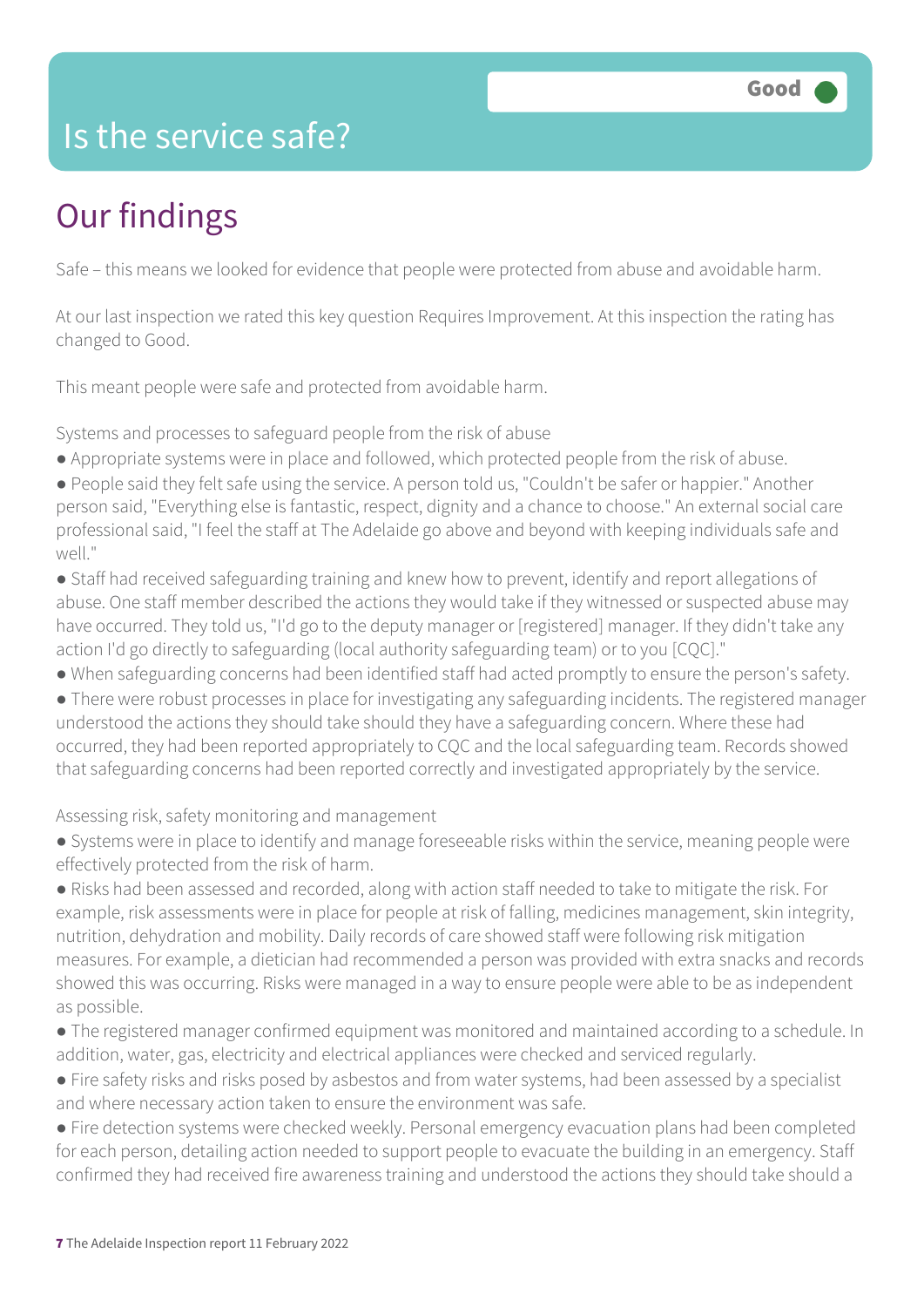fire occur.

Staffing and recruitment

● Staffing levels were appropriate to meet people's needs and there were sufficient numbers of skilled and experienced staff deployed to keep people safe.

● During the inspection, we observed staff were available to people and responsive to their requests for support. There was a relaxed atmosphere in the home and staff said they had time to chat to people and support them in a calm and unhurried way. A person told us they felt there were enough staff and said, "It's usually the same staff – yes, I know them."

• Staffing levels were determined by the number of people using the service and the level of care they required. The registered manager kept staffing levels under review and said the provider was happy for staffing numbers to be increased if required, such as if a person required individual support so as not to be alone. Staff told us they felt there was enough of them to meet people's needs and provide people with the support they required.

● People were supported by consistent staff. Short term staff absences were usually covered by an existing staff member undertaking additional hours. This meant people were cared for by staff who knew them and how they should be cared for.

● Overall, there were safe and effective recruitment procedures in place to help ensure only suitable staff were employed. This included disclosure and barring service (DBS) checks, obtaining up to date references, health questionnaire and investigating any previous gaps in employment. We identified minor improvements which could be made to ensure references were always sought from the most appropriate people or organisations. The registered manager took immediate action to ensure this was in place. Disclosure and Barring Service (DBS) checks provide information including details about convictions and cautions held on the Police National Computer. The information helps employers make safer recruitment decisions.

#### Using medicines safely

● Suitable arrangements were in place for obtaining, storing, administering, recording, disposing safely of unused medicines and auditing of medicines systems. Staff monitored fridge and room temperatures where medicines were kept, checking medicines were stored within safe temperature ranges. Systems were in place to ensure that when additional medicines such as antibiotics were prescribed, these were obtained promptly meaning there were no delays in commencement of administration.

● People confirmed they received their medicines as prescribed and they could request 'as required' (PRN) medicines when needed. A person said, "They [care staff] tell me what the medicines I have are for." An external professional told us, "Medicines are very well managed and I am informed of any concerns regarding medications or changes that are needed."

● Guidance was in place to help staff understand when to administer as required medicines and in what dose. Staff recorded the effectiveness of as required medicines meaning medical staff would have relevant information should medicines need to be reviewed.

● Staff had been trained to administer medicines and had been assessed as competent to do so safely. The provider's procedure ensured this was reassessed at least yearly using a formal approach.

● Following medicine errors, a full investigation was undertaken and changes to procedures put in place where required. For example, additional checking of medicine records and stock levels had been introduced. Overall, this had reduced the number of errors and where these had occurred, they had been identified promptly meaning appropriate action could be taken. However, we noted that staff had not always following these procedures. This was a recording error and no harm had occurred however, the registered manager took immediate action and undertook to complete a full review of records and stock levels.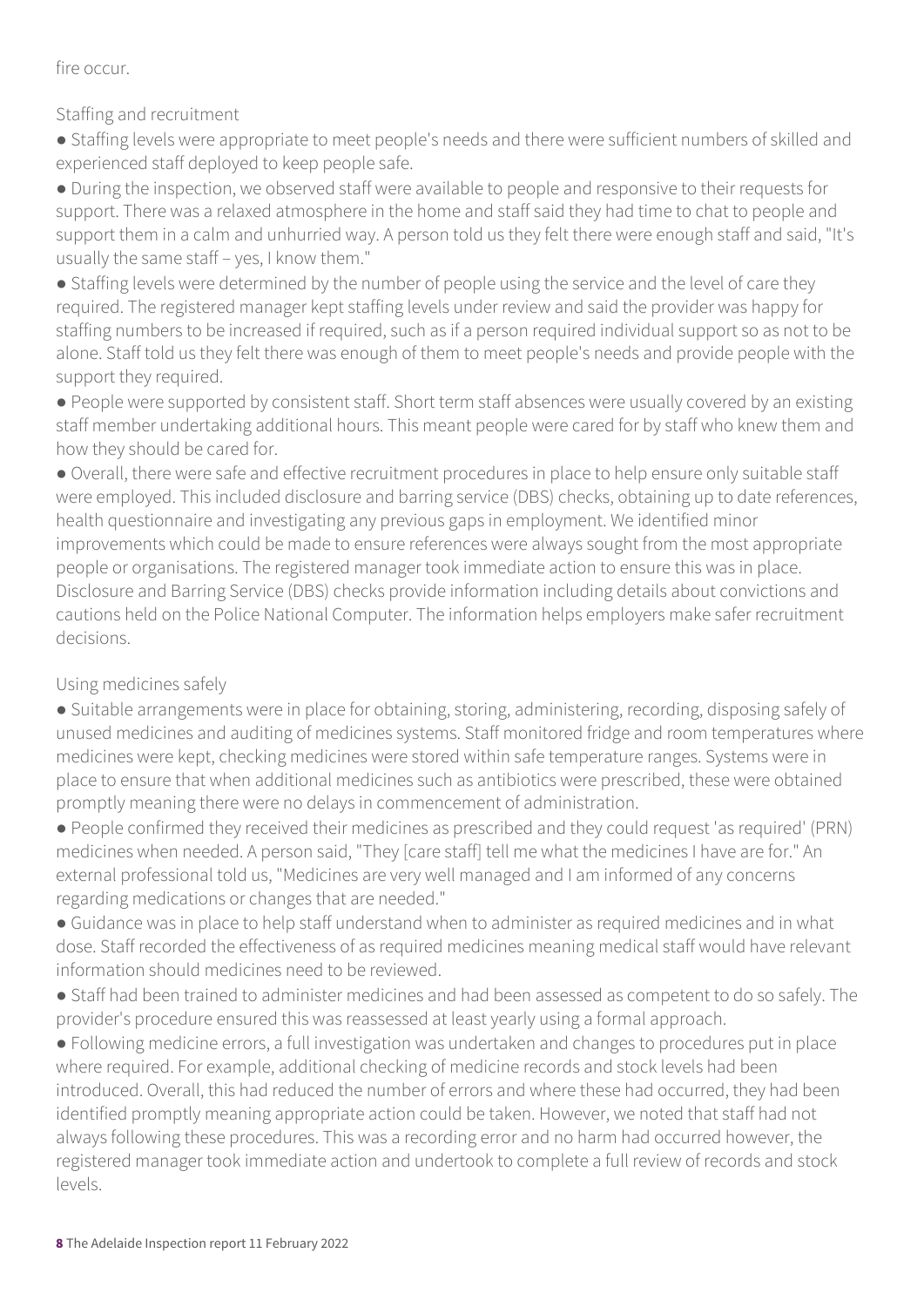Preventing and controlling infection

● Appropriate arrangements were in place to control the risk of infection.

● Staff had been trained in infection control techniques and had access to personal protective equipment [PPE], including disposable masks, gloves and aprons, which we saw they used whenever needed. An external professional said, "Yes I have been asked about vaccinations and show lateral flow test results on each visit to the Adelaide at the main entrance. There are infection prevention and control measures in place at the front of the building and outside individual rooms."

● We were assured that the provider was accessing testing for people using the service and staff. People told us staff supported them to complete regular tests for COVID-19. Staff told us they were tested several times a week.

● We were assured that the provider was promoting safety through the layout and hygiene practices of the premises and housekeeping staff completed regular cleaning in accordance with set schedules.

● We were assured that the provider was making sure infection outbreaks could be effectively prevented or managed. The provider's policies and procedures reflected current best practice guidelines.

- We were assured that the provider was meeting shielding and social distancing rules.
- We were assured that the provider was admitting people safely to the service.

• Safe systems were in place to enable people to receive family visitors which followed government guidance.

From 11 November 2021 registered persons must make sure all care home workers and other professionals visiting the service are fully vaccinated against COVID-19, unless they have an exemption or there is an emergency. We checked to make sure the service was meeting this requirement. We found the service had effective measures in place to make sure this requirement was being met.

Learning lessons when things go wrong

● There was a process in place to monitor incidents, accidents and near misses.

• All accident or incident records had to be 'signed off' by a member of the home's management team. This ensured all accidents or incidents were individually reviewed and prompt action could be taken should this be required. The registered manager also looked for patterns and trends in terms of accidents such as falls. This would mean appropriate action could be taken to reduce future risks for individual people or other people.

● Actions following accidents or incidents also resulted in referrals to health professionals where required. For example, we saw that following some falls staff had contacted the GP as they felt the person may have an infection.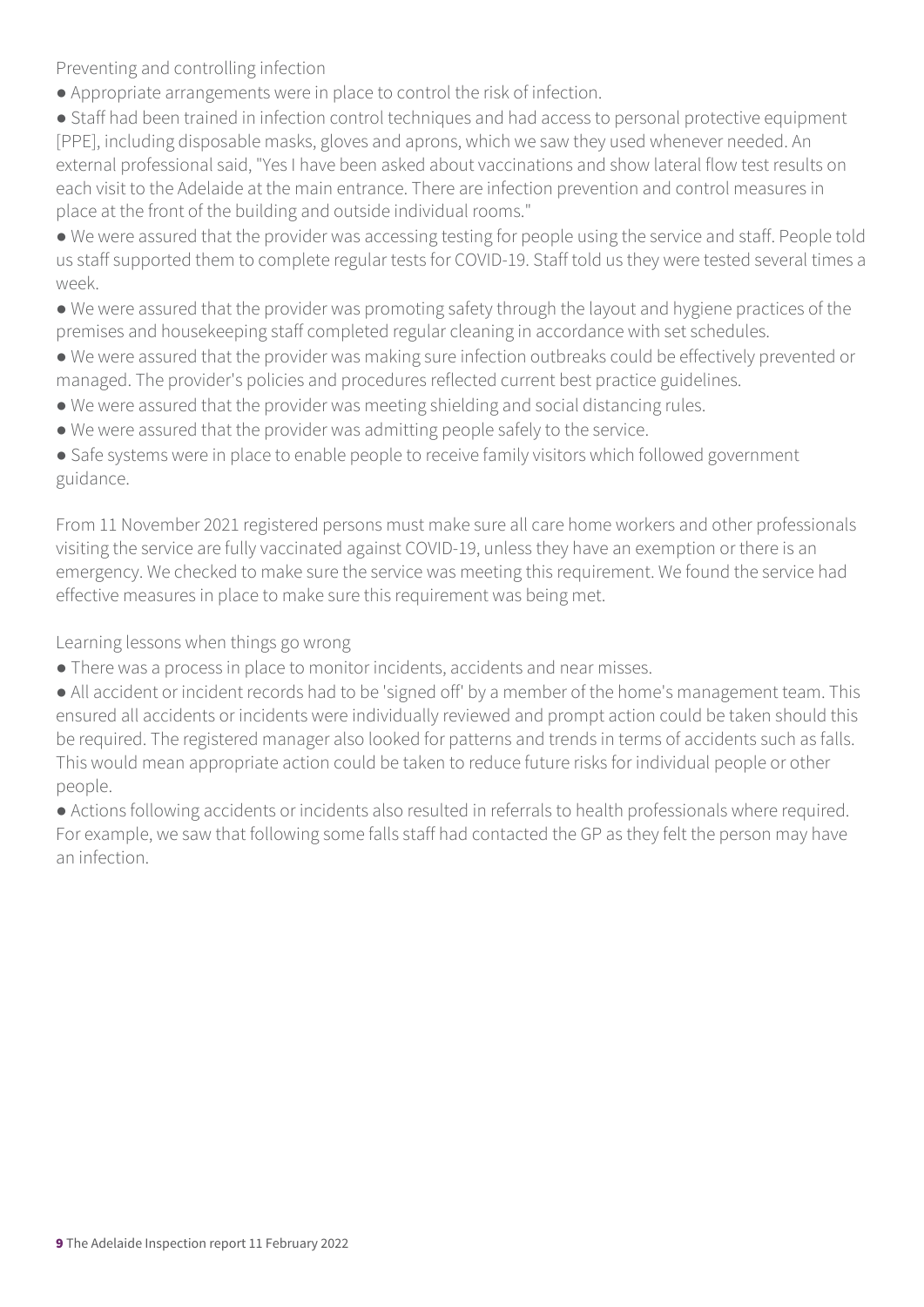## Is the service well-led?

## Our findings

Well-led – this means we looked for evidence that service leadership, management and governance assured high-quality, person-centred care; supported learning and innovation; and promoted an open, fair culture.

At our last inspection we rated this key question Requires Improvement. At this inspection the rating has changed to Good. This meant the service was consistently managed and well-led. Leaders and the culture they created promoted high-quality, person-centred care.

Promoting a positive culture that is person-centred, open, inclusive and empowering, which achieves good outcomes for people. Engaging and involving people using the service, the public and staff, fully considering their equality characteristics

- People were extremely happy with the service provided at The Adelaide and felt it was well managed.
- People, staff and external professionals all said they would recommend the home as a place to stay. For example, a person said, "I can't fault anything at all at Adelaide, it has good management."
- People, relatives and external professionals felt able to approach and speak with the management team or other staff and were confident any issues would be sorted out. External professionals confirmed people were treated with dignity and respect.
- People told us they had never had to raise any concerns but were aware of who the registered manager was and would feel comfortable raising a concern with them should the need arise.
- Staff were proud of the service. All said they would recommend The Adelaide as a place to work and would be happy if a family member received care there. The management team ensured all people and staff were treated fairly and were not discriminated against due to any protected characteristics.

Managers and staff being clear about their roles, and understanding quality performance, risks and regulatory requirements. Continuous learning and improving care

● There was a clear management structure in place, consisting of the provider's nominated individual, senior service managers, the registered manager, deputy manager, assistant managers, heads of catering and housekeeping and senior care staff. Each had clear roles and responsibilities. The nominated individual was now a full-time role. The management team met regularly to enable them to review the service and ensure positive outcomes for people.

- Staff were positive about the registered manager and felt confident they could approach senior managers should the need arise. The registered manager felt supported by the provider's senior management team.
- Staff understood their roles and were provided with clear guidance of what was expected of them. Staff communicated well between themselves, they spoke of working as a team to ensure people's needs were met.
- The provider had comprehensive quality monitoring and assurance systems comprising of a range of audits, which had been effective in bringing about improvement. Where we raised minor areas for improvement during this inspection the registered manager was open to our suggestions and took prompt action.
- The provider contracted with an organisation which provided policies and procedures for the service. These were updated as best practice guidance changed and helped ensure the service was following the